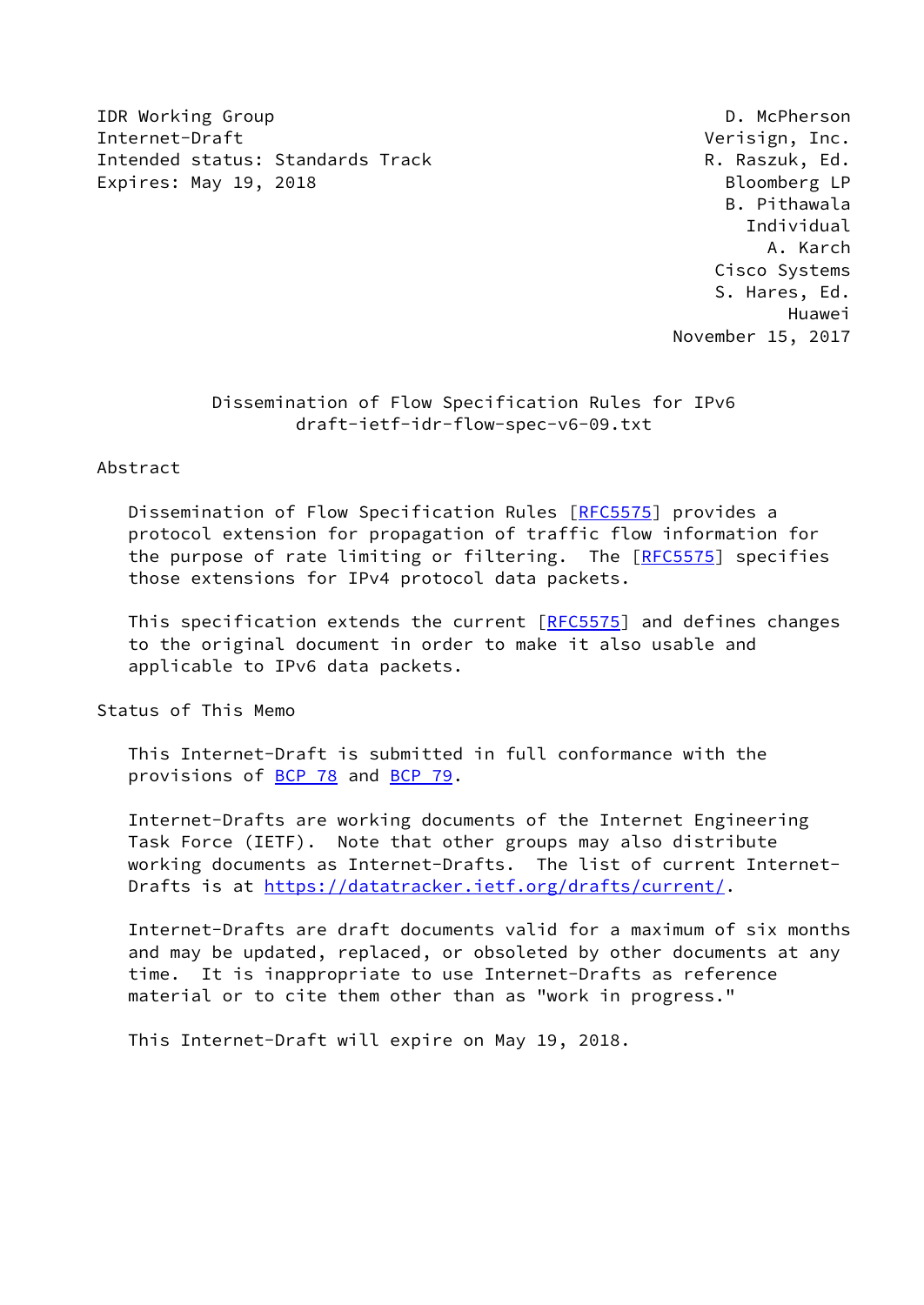<span id="page-1-1"></span>Internet-Draft FlowSpec V6 November 2017

Copyright Notice

 Copyright (c) 2017 IETF Trust and the persons identified as the document authors. All rights reserved.

This document is subject to **[BCP 78](https://datatracker.ietf.org/doc/pdf/bcp78)** and the IETF Trust's Legal Provisions Relating to IETF Documents [\(https://trustee.ietf.org/license-info](https://trustee.ietf.org/license-info)) in effect on the date of publication of this document. Please review these documents carefully, as they describe your rights and restrictions with respect to this document. Code Components extracted from this document must include Simplified BSD License text as described in Section 4.e of the Trust Legal Provisions and are provided without warranty as described in the Simplified BSD License.

Table of Contents

| 2. IPv6 Flow Specification encoding in BGP 3                  |  |
|---------------------------------------------------------------|--|
| $\frac{3}{2}$ . IPv6 Flow Specification types changes 3       |  |
| $3.1.$ Order of Traffic Filtering Rules 5                     |  |
| 4. IPv6 Flow Specification Traffic Filtering Action changes 6 |  |
|                                                               |  |
|                                                               |  |
|                                                               |  |
|                                                               |  |
| 8.1. Normative References 8                                   |  |
| 8.2. Informative References 9                                 |  |
|                                                               |  |
|                                                               |  |

## <span id="page-1-0"></span>[1](#page-1-0). Introduction

 The growing amount of IPv6 traffic in private and public networks requires the extension of tools used in the IPv4 only networks to be also capable of supporting IPv6 data packets.

In this document authors analyze the differences of IPv6 [\[RFC2460](https://datatracker.ietf.org/doc/pdf/rfc2460)] flows description from those of traditional IPv4 packets and propose subset of new encoding formats to enable Dissemination of Flow Specification Rules [\[RFC5575](https://datatracker.ietf.org/doc/pdf/rfc5575)] for IPv6.

 This specification should be treated as an extension of base [\[RFC5575](https://datatracker.ietf.org/doc/pdf/rfc5575)] specification and not its replacement. It only defines the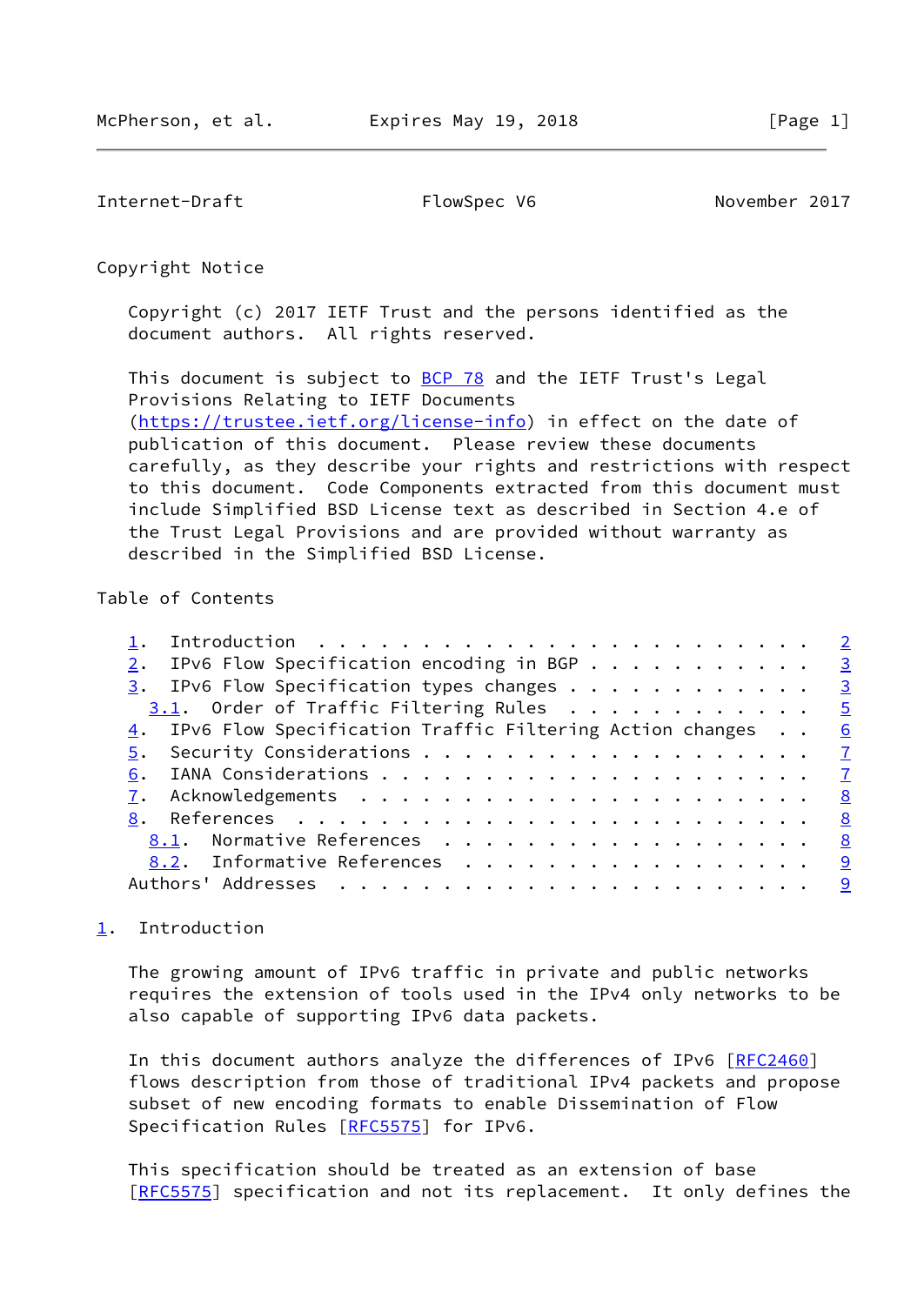delta changes required to support IPv6 while all other definitions and operation mechanisms of Dissemination of Flow Specification Rules will remain in the main specification and will not be repeated here.

| McPherson, et al. | Expires May 19, 2018 | [Page 2] |
|-------------------|----------------------|----------|
|                   |                      |          |

<span id="page-2-1"></span>Internet-Draft FlowSpec V6 November 2017

<span id="page-2-0"></span>[2](#page-2-0). IPv6 Flow Specification encoding in BGP

The [\[RFC5575](https://datatracker.ietf.org/doc/pdf/rfc5575)] defines a new SAFIs (133 for IPv4) and (134 for VPNv4) applications in order to carry corresponding to each such application flow specification.

This document will redefine the [\[RFC5575](https://datatracker.ietf.org/doc/pdf/rfc5575)] SAFIs in order to make them AFI specific and applicable to both IPv4 and IPv6 applications.

The following changes are defined:

 "SAFI 133 for IPv4 dissemination of flow specification rules" to now be defined as "SAFI 133 for dissemination of unicast flow specification rules"

 "SAFI 134 for VPNv4 dissemination of flow specification rules" to now be defined as "SAFI 134 for dissemination of L3VPN flow specification rules"

 For both SAFIs the indication to which address family they are referring to will be recognized by AFI value (AFI=1 for IPv4 or VPNv4, AFI=2 for IPv6 and VPNv6 respectively). Such modification is fully backwards compatible with existing implementation and production deployments.

 It needs to be observed that such choice of proposed encoding is compatible with filter validation against routing reachability information as described in section [6 of RFC5575.](https://datatracker.ietf.org/doc/pdf/rfc5575#section-6) Validation tables will now be performed according to the following rules.

 Flow specification received over AFI/SAFI=1/133 will be validated against routing reachability received over AFI/SAFI=1/1

 Flow specification received over AFI/SAFI=1/134 will be validated against routing reachability received over AFI/SAFI=1/128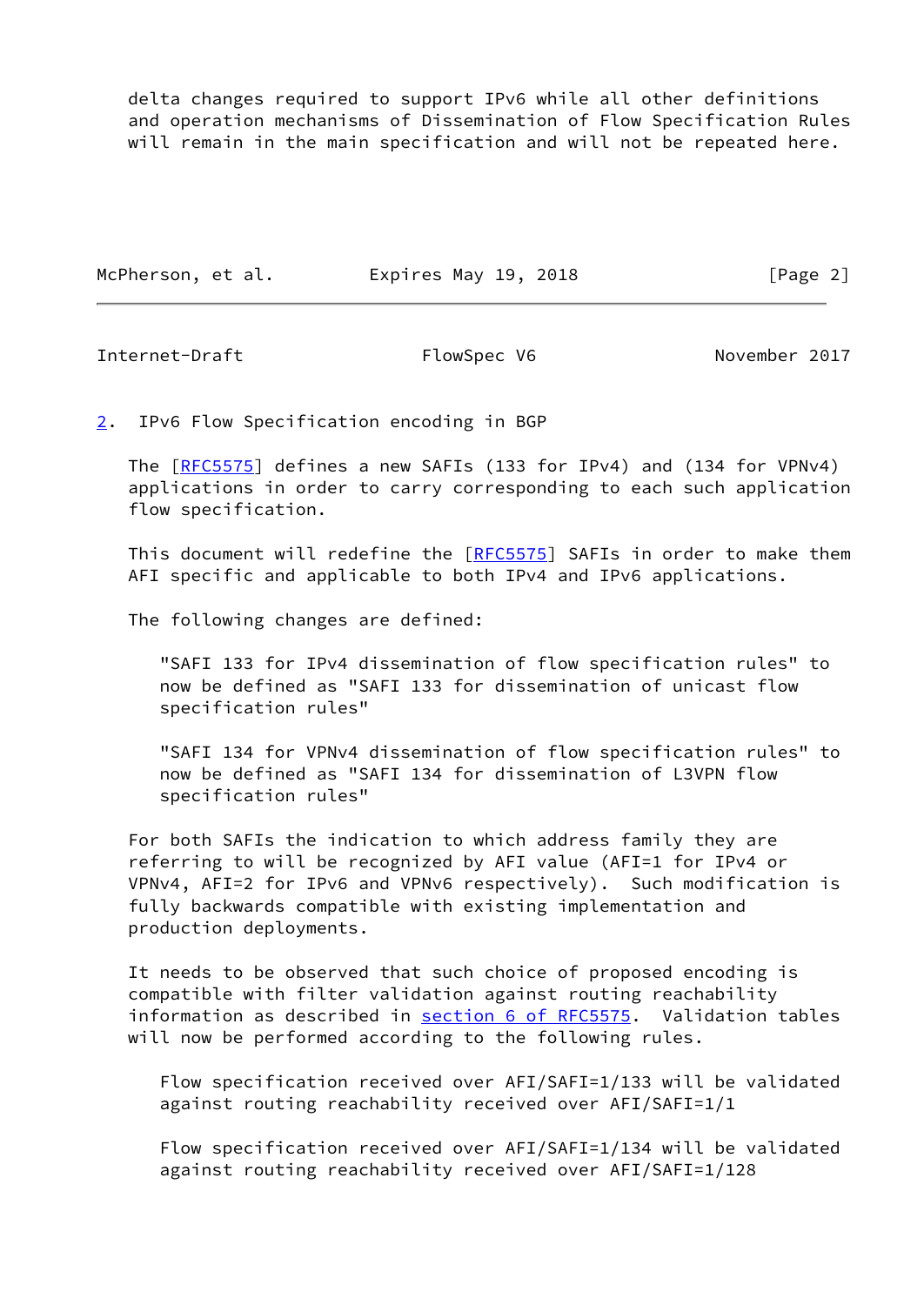Flow specification received over AFI/SAFI=2/133 will be validated against routing reachability received over AFI/SAFI=2/1

 Flow specification received over AFI/SAFI=2/134 will be validated against routing reachability received over AFI/SAFI=2/128

<span id="page-3-0"></span>[3](#page-3-0). IPv6 Flow Specification types changes

 The following component types are redefined or added for the purpose of accommodating new IPv6 header encoding. Unless otherwise stated all other types as defined in  $[REC5575]$  apply to IPv6 packets as is.

| McPherson, et al. | Expires May 19, 2018 | [Page 3] |
|-------------------|----------------------|----------|
|-------------------|----------------------|----------|

Internet-Draft FlowSpec V6 November 2017

Type 1 - Destination IPv6 Prefix

 Encoding: <type (1 octet), prefix length (1 octet), prefix offset (1 octet), prefix>

 Function: Defines the destination prefix to match. Prefix offset has been defined to allow for flexible matching on part of the IPv6 address where we want to skip (don't care) of N first bits of the address. This can be especially useful where part of the IPv6 address consists of an embedded IPv4 address and matching needs to happen only on the embedded IPv4 address. The encoded prefix contains enough octets for the bits used in matching (length minus offset bits).

Type 2 - Source IPv6 Prefix

 Encoding: <type (1 octet), prefix length (1 octet), prefix offset (1 octet), prefix>

 Function: Defines the source prefix to match. Prefix offset has been defined to allow for flexible matching on part of the IPv6 address where we want to skip (don't care) of N first bits of the address. This can be especially useful where part of the IPv6 address consists of an embedded IPv4 address and matching needs to happen only on the embedded IPv4 address. The encoded prefix contains enough octets for the bits used in matching (length minus offset bits)

Type 3 - Next Header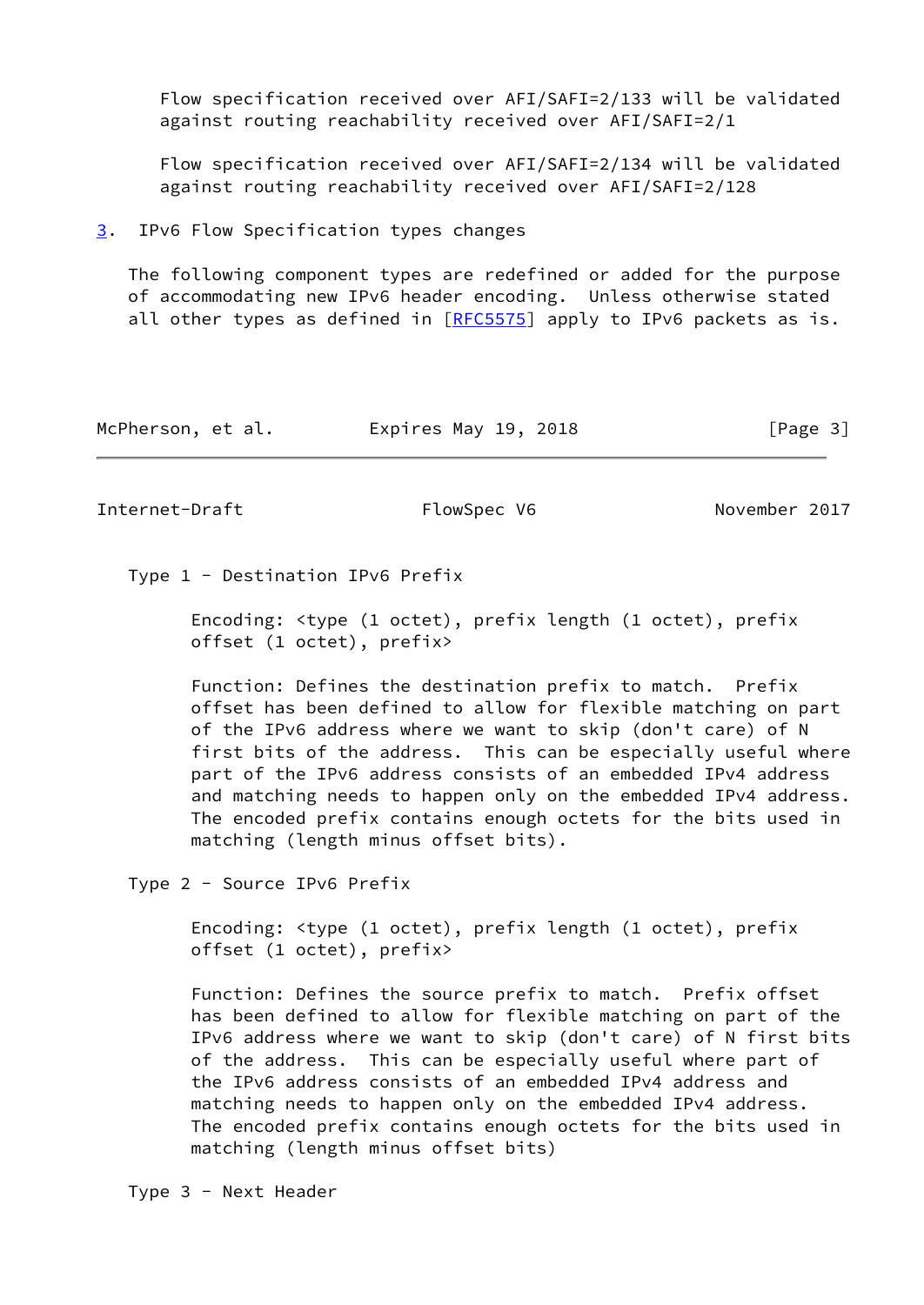Encoding: <type (1 octet), [op, value]+>

 Function: Contains a set of {operator, value} pairs that are used to match the last Next Header value octet in IPv6 packets. The operator byte is encoded as specified in component type 3 of [\[RFC5575](https://datatracker.ietf.org/doc/pdf/rfc5575)].

 Note: While IPv6 allows for more then one Next Header field in the packet the main goal of Type 3 flow specification component is to match on the subsequent IP protocol value. Therefor the definition is limited to match only on last Next Header field in the packet.

Type 12 - Fragment

Encoding: <type (1 octet), [op, bitmask]+>

| McPherson, et al. | Expires May 19, 2018 | [Page 4] |
|-------------------|----------------------|----------|
|                   |                      |          |

<span id="page-4-0"></span>Internet-Draft FlowSpec V6 November 2017

 Uses bitmask operand format defined above. Bit-7 is not used and MUST be 0 to provide backwards-compatibility with the definition in [\[RFC5575](https://datatracker.ietf.org/doc/pdf/rfc5575)]

Bitmast operand format:

 0 1 2 3 4 5 6 7 +---+---+---+---+---+---+---+---+ | Reserved |LF |FF |IsF| 0 | +---+---+---+---+---+---+---+---+

Bitmask values:

+ Bit 6 - Is a fragment (IsF)

+ Bit 5 - First fragment (FF)

+ Bit 4 - Last fragment (LF)

Type 13 - Flow Label (New type)

Encoding: <type (1 octet), [op, bitmask]+>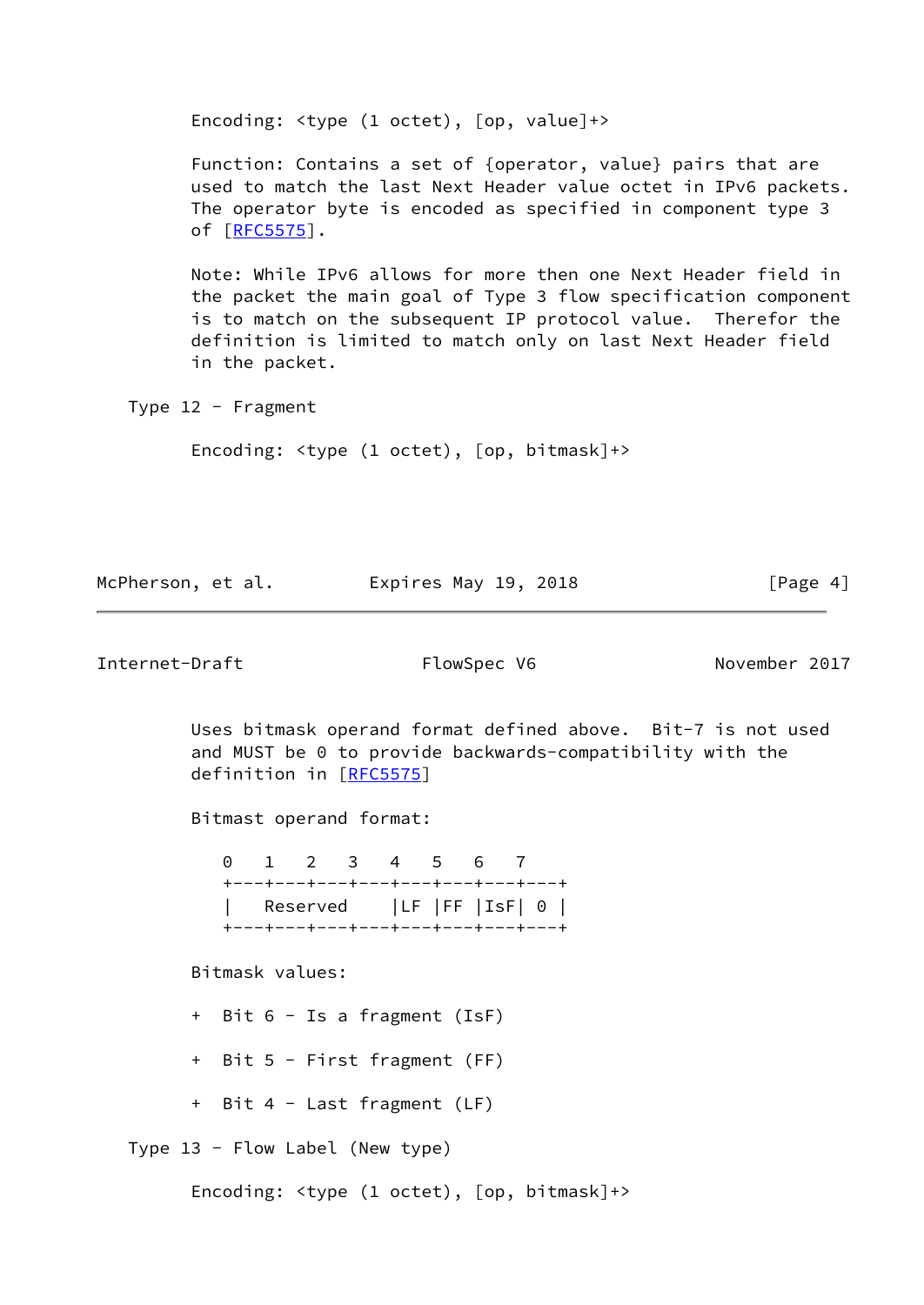Function: Contains a set of {operator, value} pairs that are used to match the 20-bit Flow Label field [\[RFC2460](https://datatracker.ietf.org/doc/pdf/rfc2460)]. The operator byte is encoded as specified in the component type 3 of  $[REC5575]$ . Values are encoded as  $1-$ ,  $2-$ , or  $4-$  byte quantities.

 The following example demonstrates the new prefix encoding for: "all packets to ::1234:5678:9A00:0/64-104 from 192::/8 and port {range [137, 139] or 8080}". In the destination prefix, "80-" represents the prefix offset of 80 bits. In this exmaple, the 0 offset is omitted from the printed source prefix.

| destination                                                    | source            | port : |  |
|----------------------------------------------------------------|-------------------|--------|--|
| 0x01 68 50 12 34 56 78 9A  02 00 08 c0 04 03 89 45 8b 91 1f 90 | --------+-------- |        |  |

<span id="page-5-0"></span>[3.1](#page-5-0). Order of Traffic Filtering Rules

 The orignal definition for the order of traffic filtering rules can be reused with new consideration for the IPv6 prefix offset. As long as the offsets are equal, the comparison is the same, retaining longest-prefix-match semantics. If the offsets are not equal, the

| McPherson, et al. | Expires May 19, 2018 | [Page 5] |
|-------------------|----------------------|----------|
|-------------------|----------------------|----------|

<span id="page-5-1"></span>Internet-Draft FlowSpec V6 November 2017

```
 lowest offset has precedence, as this flow matches the most
significant bit.
```

```
 Pseudocode
    flow_rule_v6_cmp (a, b)
    {
    comp1 = next_{component}(a);comp2 = next_{component}(b);
    while (comp1 || comp2) {
       // component_type returns infinity on end-of-list
         if (component_type(comp1) < component_type(comp2)) {
             return A_HAS_PRECEDENCE;
}
         if (component_type(comp1) > component_type(comp2)) {
             return B_HAS_PRECEDENCE;
```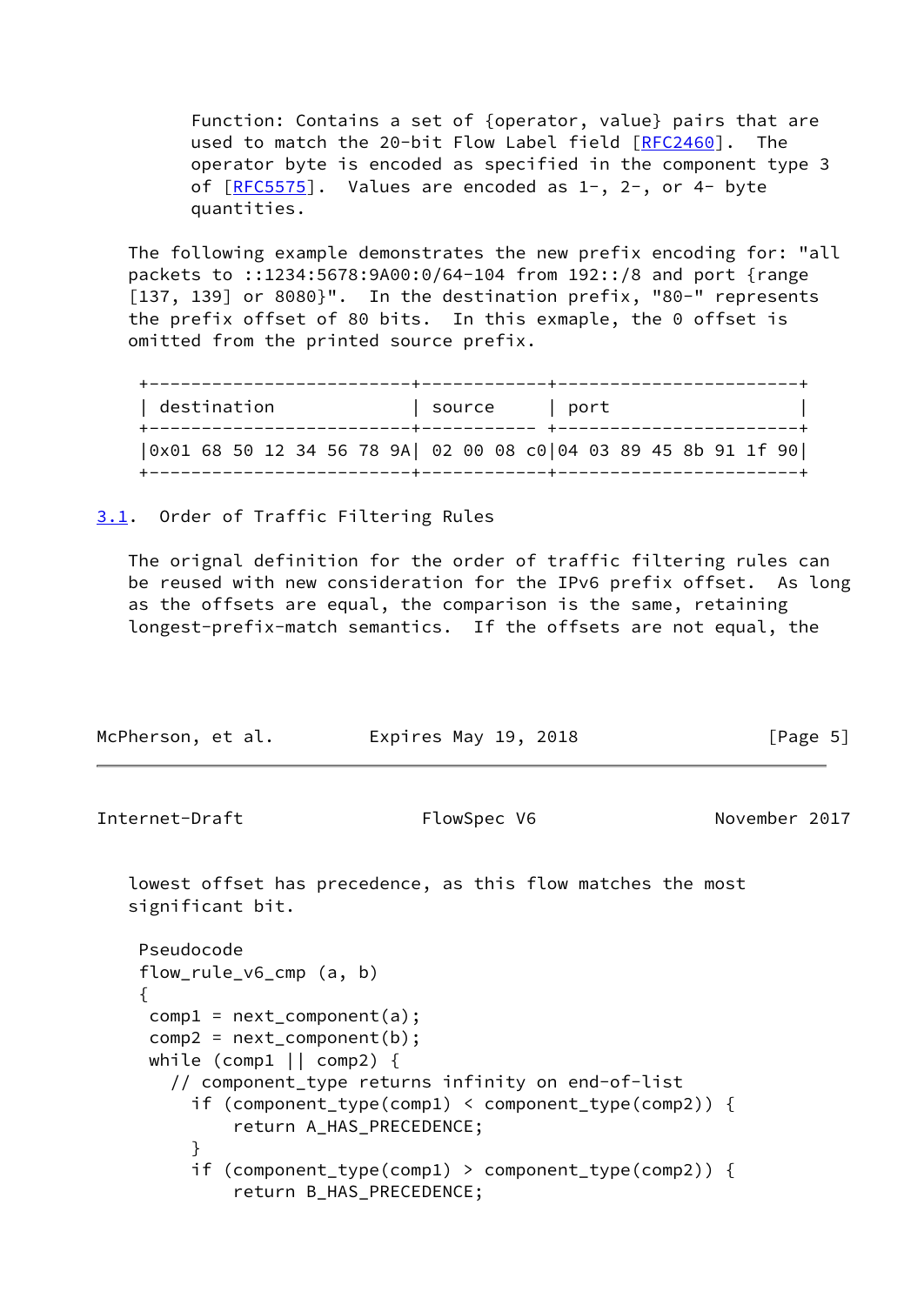```
 }
        if (component type(comp1) == IPV6 DESTINATION || IPV6 SOURCE) {
           // offset not equal, lowest offset has precedence
           // offset equal ...
          common len = MIN(prefix length(comp1), prefix length(comp2));
          cmp = prefix compare(comp1, comp2, offset, common len);
           // not equal, lowest value has precedence
          // equal, longest match has precedence
          } else {
           common =
            MIN(component_length(comp1), component_length(comp2));
            cmp = memcmp(data(comp1), data(comp2), common);
            // not equal, lowest value has precedence
            // equal, longest string has precedence
}
      }
          return EQUAL;
   }
```

```
4. IPv6 Flow Specification Traffic Filtering Action changes
```
 One of the traffic filtering actions which can be expressed by BGP extended community is defined in [\[RFC5575](https://datatracker.ietf.org/doc/pdf/rfc5575)] as traffic-marking. Another traffic filtering action defined in [\[RFC5575](https://datatracker.ietf.org/doc/pdf/rfc5575)] as a BGP extended community is redirect. To allow an IPv6 address specific route-target, a new traffic action IPv6 address specific extended community is provided.

 Therefore, for the purpose of making it compatible with IPv6 header action expressed by presence of the extended community the following text in [\[RFC5575](https://datatracker.ietf.org/doc/pdf/rfc5575)] has been modified to read:

| McPherson, et al. | Expires May 19, 2018 | [Page 6] |
|-------------------|----------------------|----------|
|-------------------|----------------------|----------|

<span id="page-6-1"></span>Internet-Draft FlowSpec V6 November 2017

 Traffic Marking (0x8009): The traffic marking extended community instructs a system to modify first 6 bits of Traffic Class field as (recommended by [[RFC2474](https://datatracker.ietf.org/doc/pdf/rfc2474)]) of a transiting IPv6 packet to the corresponding value. This extended community is encoded as a sequence of 42 zero bits followed by the 6 bits overwriting DSCP portion of Traffic Class value.

Redirect-IPv6 (0x800B): redirect IPv6 address specific extended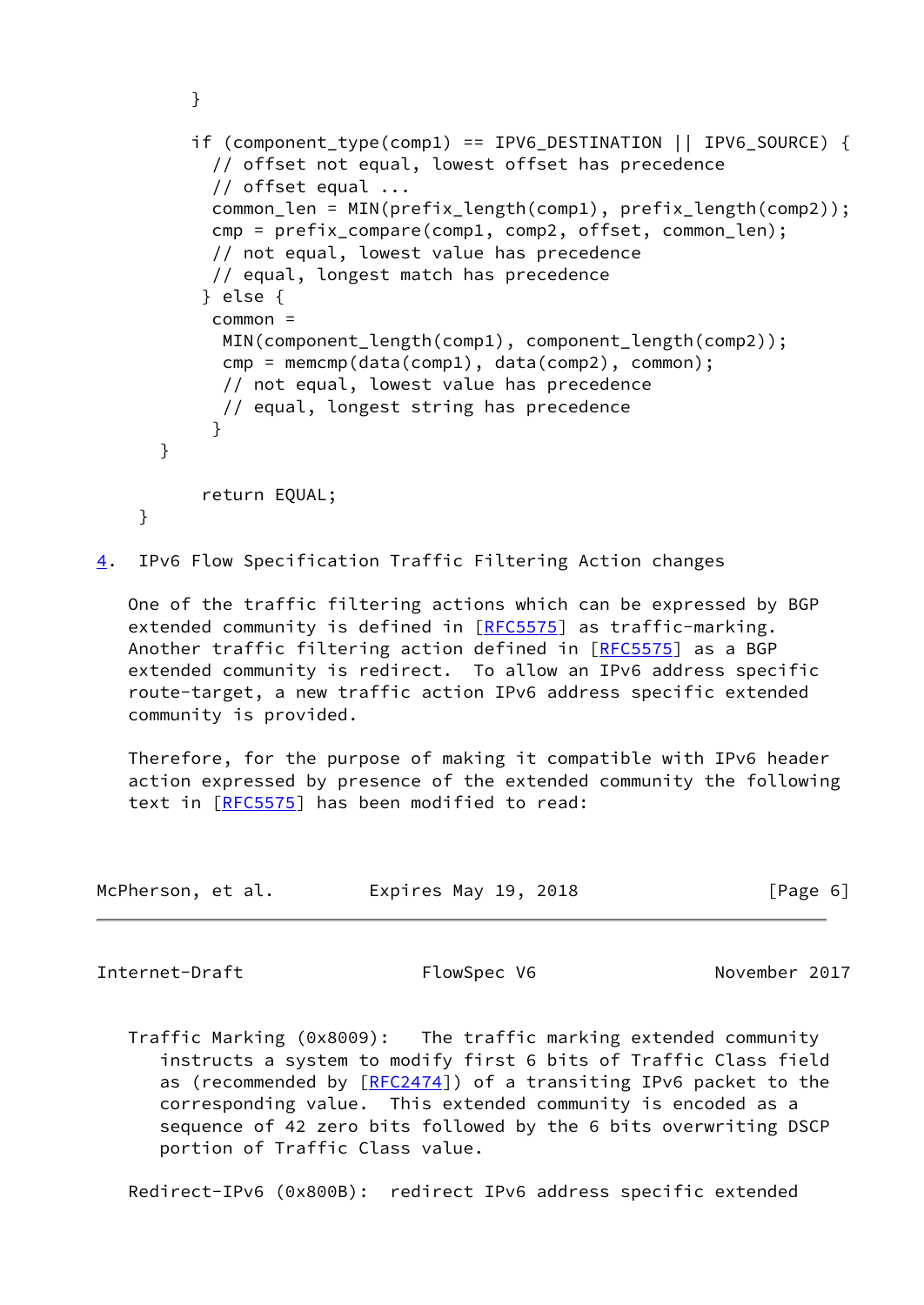community allows the traffic to be redirected to a VRF routing instance that lists the specified IPv6 address specific route target in its import policy. If several local instances match this criteria, the choice between them is a local matter (for example, the instance with the lowest Route Distinguisher value can be elected). This extended community uses the same encoding as the IPv6 address specific Route Target extended community [[RFC5701\]](https://datatracker.ietf.org/doc/pdf/rfc5701).

<span id="page-7-0"></span>[5](#page-7-0). Security Considerations

 No new security issues are introduced to the BGP protocol by this specification over the security concerins in [\[RFC5575](https://datatracker.ietf.org/doc/pdf/rfc5575)]

<span id="page-7-1"></span>[6](#page-7-1). IANA Considerations

This section complies with [[RFC7153\]](https://datatracker.ietf.org/doc/pdf/rfc7153)

 IANA is requested to rename currently defined SAFI 133 and SAFI 134 per [\[RFC5575](https://datatracker.ietf.org/doc/pdf/rfc5575)] to read:

- 133 Dissemination of flow specification rules
- 134 L3VPN dissemination of flow specification rules

 IANA is requested to create and maintain a new registry entitled: "Flow Spec IPv6 Component Types". The initial values are:

McPherson, et al. **Expires May 19, 2018**[Page 7]

<span id="page-7-2"></span>Internet-Draft FlowSpec V6 November 2017

Type Description RFC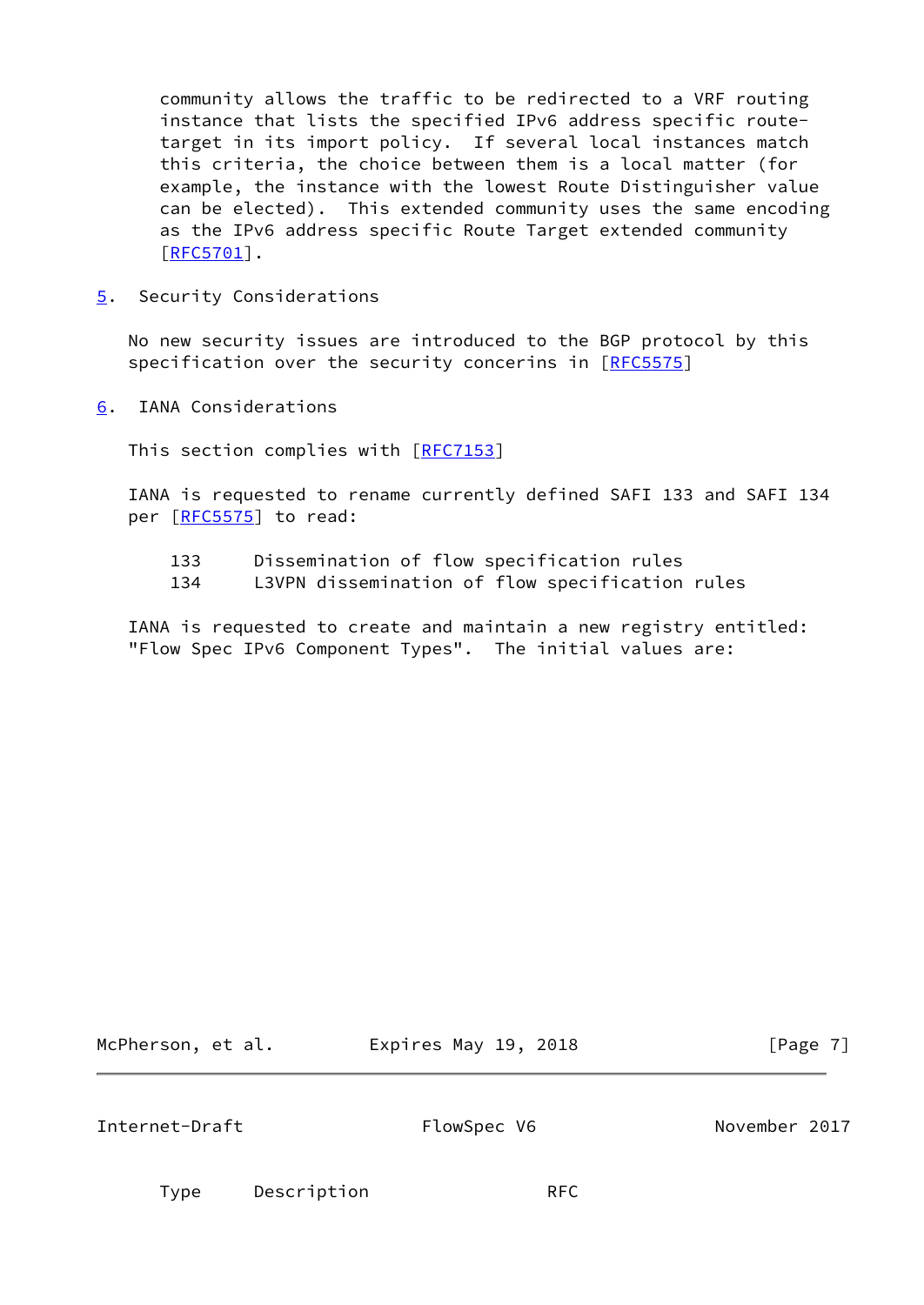| Type 1 - Destination IPv6 Prefix |  | [this draft] |
|----------------------------------|--|--------------|
| Type 2 - Source IPv6 Prefix      |  | [this draft] |
| Type 3 - Next Header             |  | [this draft] |
| Type $4$ - Port                  |  | [this draft] |
| Type $5$ - Destination port      |  | [this draft] |
| Type 6 - Source port             |  | [this draft] |
| Type $7 - ICMP$ type             |  | [this draft] |
| Type $8$ - ICMP code             |  | [this draft] |
| Type $9$ - TCP flags             |  | [this draft] |
| Type 10 - Packet length          |  | [this draft] |
| Type $11 - DSCP$                 |  | [this draft] |
| Type $12$ - Fragment             |  | [this draft] |
| Type $13$ - Flow Label           |  | [this draft] |
|                                  |  |              |

<span id="page-8-0"></span>[7](#page-8-0). Acknowledgements

 Authors would like to thank Pedro Marques, Hannes Gredler and Bruno Rijsman, Brian Carpenter, and Thomas Mangin for their valuable input.

- <span id="page-8-1"></span>[8](#page-8-1). References
- <span id="page-8-2"></span>[8.1](#page-8-2). Normative References

| [RFC2119] Bradner, S., "Key words for use in RFCs to Indicate |
|---------------------------------------------------------------|
| Requirement Levels", BCP 14, RFC 2119,                        |
| DOI 10.17487/RFC2119, March 1997,                             |
| <https: info="" rfc2119="" www.rfc-editor.org="">.</https:>   |

- [RFC2460] Deering, S. and R. Hinden, "Internet Protocol, Version 6 (IPv6) Specification", [RFC 2460](https://datatracker.ietf.org/doc/pdf/rfc2460), DOI 10.17487/RFC2460, December 1998, <<https://www.rfc-editor.org/info/rfc2460>>.
- [RFC2474] Nichols, K., Blake, S., Baker, F., and D. Black, "Definition of the Differentiated Services Field (DS Field) in the IPv4 and IPv6 Headers", [RFC 2474](https://datatracker.ietf.org/doc/pdf/rfc2474), DOI 10.17487/RFC2474, December 1998, <[https://www.rfc-editor.org/info/rfc2474>](https://www.rfc-editor.org/info/rfc2474).
- [RFC4271] Rekhter, Y., Ed., Li, T., Ed., and S. Hares, Ed., "A Border Gateway Protocol 4 (BGP-4)", [RFC 4271,](https://datatracker.ietf.org/doc/pdf/rfc4271) DOI 10.17487/RFC4271, January 2006, <[https://www.rfc-editor.org/info/rfc4271>](https://www.rfc-editor.org/info/rfc4271).
- [RFC5492] Scudder, J. and R. Chandra, "Capabilities Advertisement with BGP-4", [RFC 5492](https://datatracker.ietf.org/doc/pdf/rfc5492), DOI 10.17487/RFC5492, February 2009, [<https://www.rfc-editor.org/info/rfc5492](https://www.rfc-editor.org/info/rfc5492)>.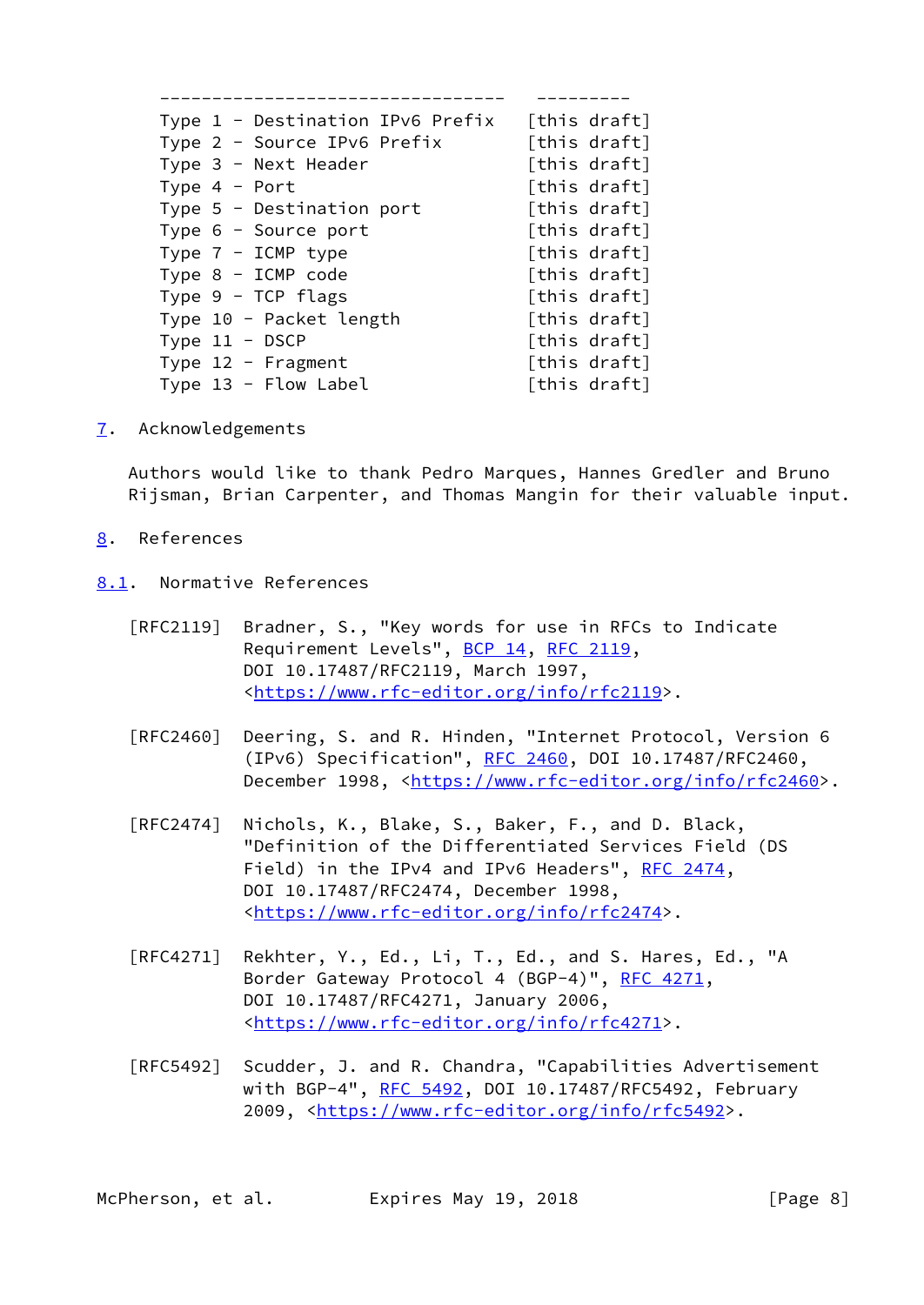<span id="page-9-1"></span>Internet-Draft FlowSpec V6 November 2017

- [RFC5575] Marques, P., Sheth, N., Raszuk, R., Greene, B., Mauch, J., and D. McPherson, "Dissemination of Flow Specification Rules", [RFC 5575,](https://datatracker.ietf.org/doc/pdf/rfc5575) DOI 10.17487/RFC5575, August 2009, <[https://www.rfc-editor.org/info/rfc5575>](https://www.rfc-editor.org/info/rfc5575).
- [RFC5701] Rekhter, Y., "IPv6 Address Specific BGP Extended Community Attribute", [RFC 5701,](https://datatracker.ietf.org/doc/pdf/rfc5701) DOI 10.17487/RFC5701, November 2009, <[https://www.rfc-editor.org/info/rfc5701>](https://www.rfc-editor.org/info/rfc5701).
- [RFC6437] Amante, S., Carpenter, B., Jiang, S., and J. Rajahalme, "IPv6 Flow Label Specification", [RFC 6437,](https://datatracker.ietf.org/doc/pdf/rfc6437) DOI 10.17487/RFC6437, November 2011, <[https://www.rfc-editor.org/info/rfc6437>](https://www.rfc-editor.org/info/rfc6437).
- [RFC7153] Rosen, E. and Y. Rekhter, "IANA Registries for BGP Extended Communities", [RFC 7153](https://datatracker.ietf.org/doc/pdf/rfc7153), DOI 10.17487/RFC7153, March 2014, [<https://www.rfc-editor.org/info/rfc7153](https://www.rfc-editor.org/info/rfc7153)>.

<span id="page-9-0"></span>[8.2](#page-9-0). Informative References

 [RFC5095] Abley, J., Savola, P., and G. Neville-Neil, "Deprecation of Type 0 Routing Headers in IPv6", [RFC 5095,](https://datatracker.ietf.org/doc/pdf/rfc5095) DOI 10.17487/RFC5095, December 2007, <[https://www.rfc-editor.org/info/rfc5095>](https://www.rfc-editor.org/info/rfc5095).

Authors' Addresses

 Danny McPherson Verisign, Inc.

Email: dmcpherson@verisign.com

 Robert Raszuk (editor) Bloomberg LP 731 Lexington Ave New York City, NY 10022 USA

Email: robert@raszuk.net

 Burjiz Pithawala Individual

Email: burjizp@gmail.com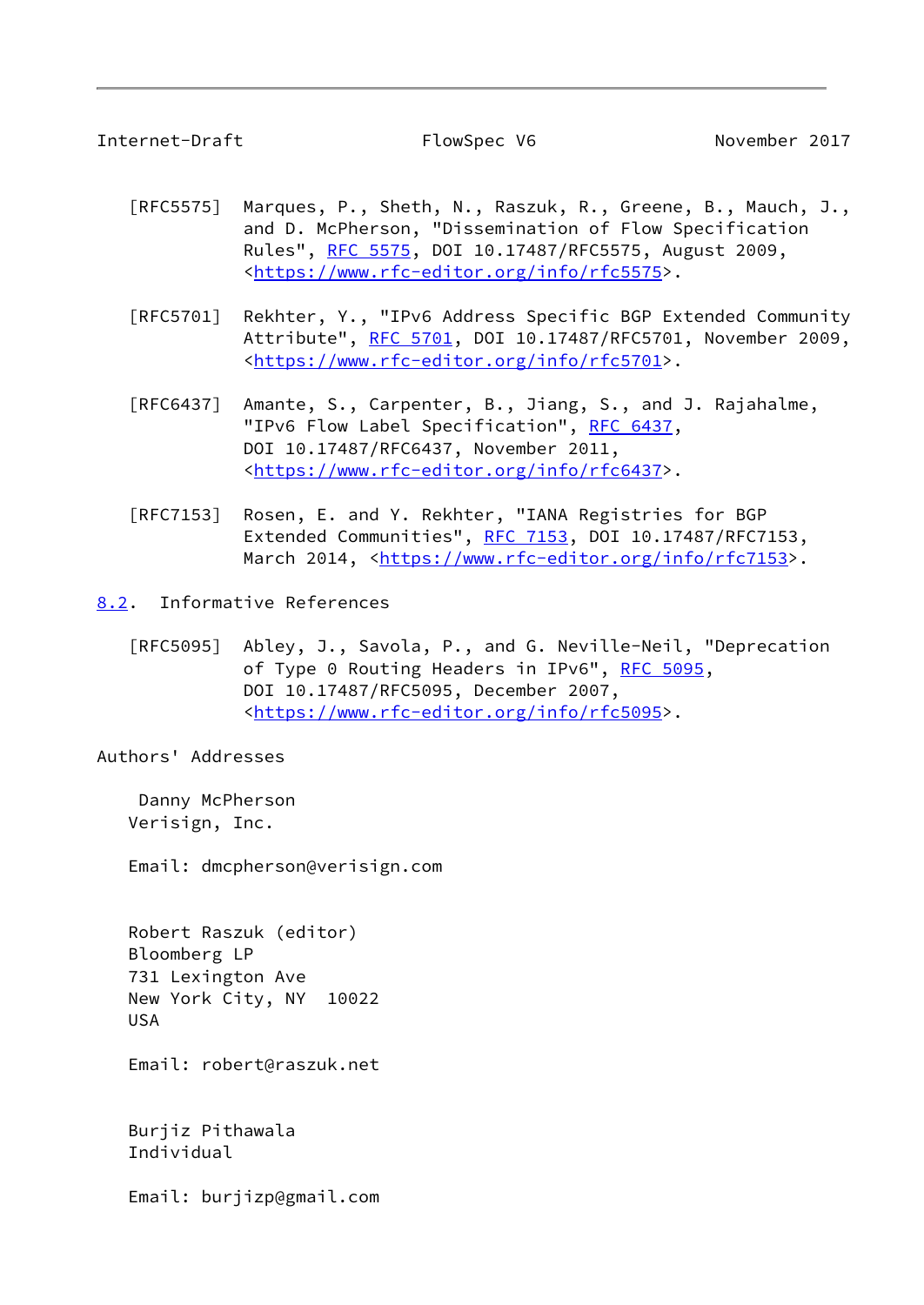Internet-Draft FlowSpec V6 November 2017

 Andy Karch Cisco Systems 170 West Tasman Drive San Jose, CA 95134 USA

Email: akarch@cisco.com

 Susan Hares (editor) Huawei 7453 Hickory Hill Saline, MI 48176 USA

Email: shares@ndzh.com